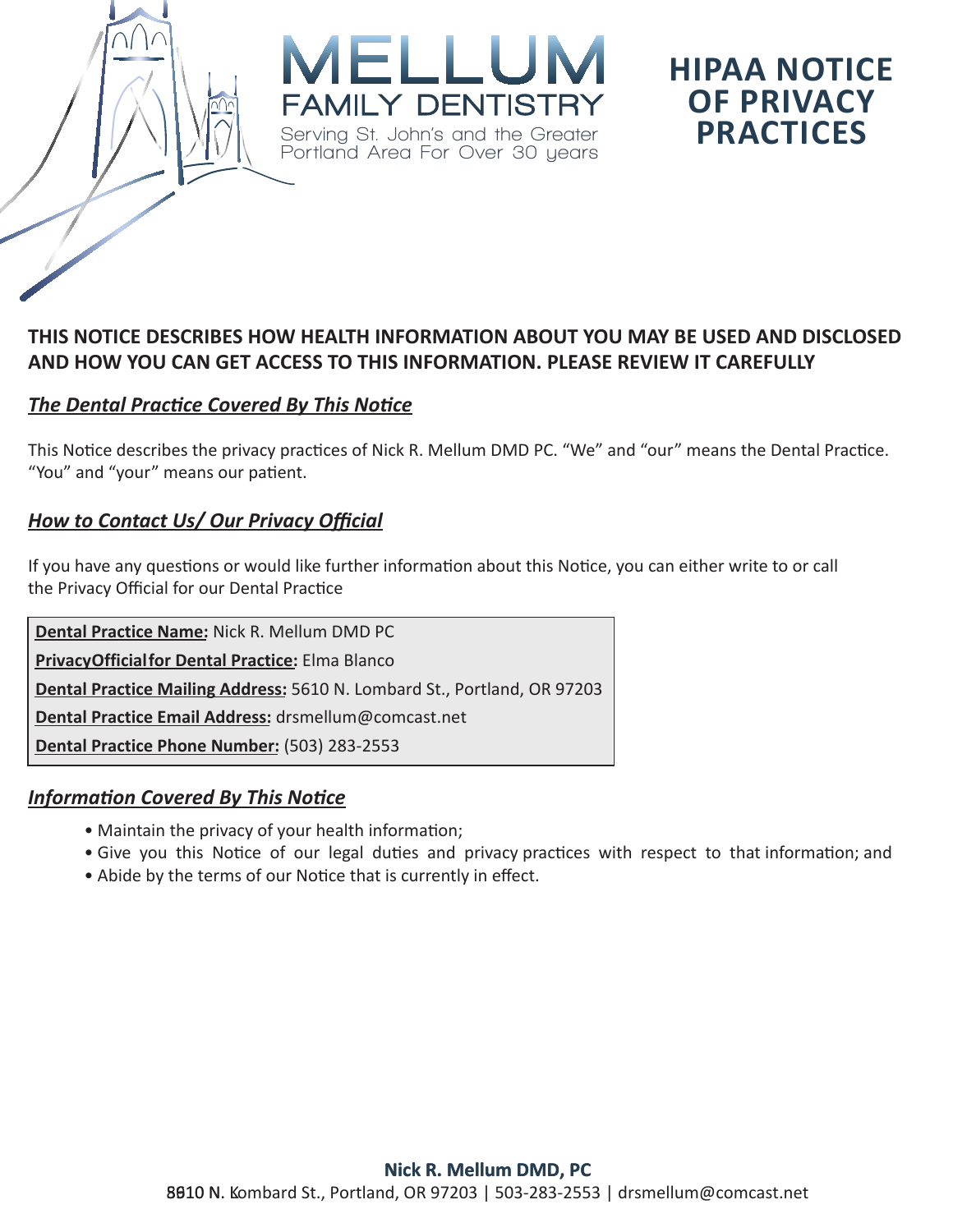# **HIPAA NOTICE OF PRIVACY PRACTICES**

### **Our Use and Disclose of Your Health Information Without Your Written Authorization**

#### *Common Reasons for Our Use and Disclosure of Patient Health Information*

**Treatment.** We will use your health information to provide you with dental treatment or services, such as cleaning or examining your teeth or performing dental procedures. We may disclose health information about you to dental specialists, physicians, or other health care professionals involved in your care.

**Payment.** We may use and disclose your health information to obtain payment from health plans and insurers for the care that we provide to you.

**Health Care Operations.** We may use and disclose health information about you in connection with health care operations necessary to run our practice, including review of our treatment and services, training, evaluating the performance of our staff and health care professionals, quality assurance, financial or billing audits, legal matters, and business planning and development.

**Appointment Reminders.** We may use or disclose your health information when contacting you to remind you of a dental appointment. We may contact you by using a postcard, letter, voicemail, or email.

**Treatment Alternatives and Health-Related Benefits and Services.** We may use and disclose your health information to tell you about treatment options or alternatives or health- related benefits and services that may be of interest to you.

**Disclosure to Family Members and Friends.** We may disclose your health information to a family member or friend who is involved with your care or payment for your care if you do not object or, if you are not present, we believe it is in your best interest to do so.

#### *The following uses and disclosures occur infrequently and may never apply to you.*

**Disclosures Required by Law.** We may use or disclose patient health information to the extent we are required by law to do so. For example, we are required to disclose patient health information to the U.S. Department of Health and Human Services so that it can investigate complaints or determine our compliance with HIPAA.

**Public Health Activities.** We may disclose patient health information for public health activities and purposes, which include: preventing or controlling disease, injury or disability; reporting births or deaths; reporting child abuse or neglect; reporting adverse reactions to medications or foods; reporting product defects; enabling product recalls; and notifying a person who may have been exposed to a disease or may be at risk for contracting or spreading a disease or condition.

**Victims of Abuse, Neglect or Domestic Violence.** We may disclose health information to the appropriate government authority about a patient whom we believe is a victim of abuse, neglect or domestic violence. **Health Oversight Activities.** We may disclose patient health information to a health oversight agency for activities necessary for the government to provide appropriate oversight of the health care system, certain government benefit programs, and compliance with certain civil rights laws.

**Lawsuits and Legal Actions.** We may disclose patient health information in response to (i) a court or administrative order or (ii) a subpoena, discovery request, or other lawful process that is not ordered by a court if efforts have been made to notify the patient or to obtain an order protecting the information requested.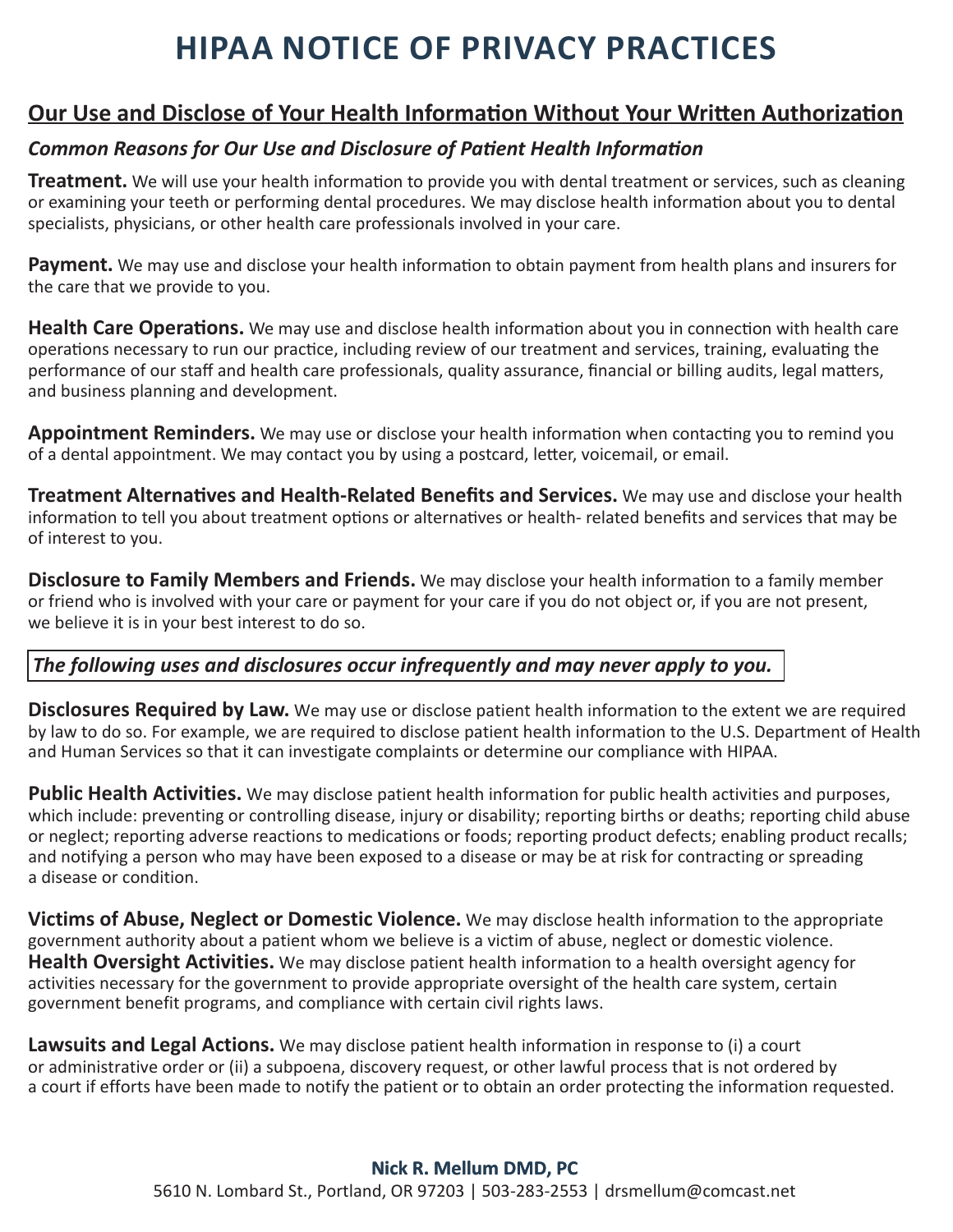# **HIPAA NOTICE OF PRIVACY PRACTICES**

**Law Enforcement Purposes.** We may disclose patient health information to a law enforcement official for a law enforcement purposes, such as to identify or locate a suspect, material witness or missing person or to alert law enforcement of a crime.

**Coroners, Medical Examiners and Funeral Directors.** We may disclose patient health information to a coroner, medical examiner or funeral director to allow them to carry out their duties.

**Organ, Eye and Tissue Donation.** We may use or disclose patient health information to organ procurement organizations or others that obtain, bank or transplant cadaveric organs, eyes or tissue for donation and transplant.

**Research Purposes.** We may use or disclose patient health information for research purposes pursuant to patient authorization waiver approval by an Institutional Review Board or Privacy Board.

**Serious Threat to Health or Safety.** We may use or disclose patient health information if we believe it is necessary to do so to prevent or lessen a serious threat to anyone's health or safety.

**Specialized Government Functions.** We may disclose patient health information to the military (domestic or foreign) about its members or veterans, for national security and protective services for the President or other heads of state, to the government for security clearance reviews, and to a jail or prison about its inmates.

**Workers' Compensation.** We may disclose patient health information to comply with workers' compensation laws or similar programs that provide benefits for work-related injuries or illness.

## **Your Written Authorization for Any Other Use or Disclosure of Your Health Information**

We will make other uses and disclosures of health information not discussed in this Notice only with your written authorization. You may revoke that authorization at any time in writing. Upon receipt of the written revocation, we will stop using or disclosing your health information for the reasons covered by the authorization going forward.

## **Your Rights with Respect to Your Health Information**

*You have the following rights with respect to certain health information that we have about you (information in a Designated Record Set as defined by HIPAA). To exercise any of these rights, you must submit a written request to our Privacy Official listed on the first page of this Notice.*

**Access.** You may request to review or request a copy of your health information. We may deny your request under certain circumstances. You will receive written notice of a denial and can appeal it. We will provide a copy of your health information in a format you request if it is readily producible. If not readily producible, we will provide it in a hard copy format or other format that is mutually agreeable. If your health information is included in an Electronic Health Record, you have the right to obtain a copy of it in an electronic format and to direct us to send it to the person or entity you designate in an electronic format. We may charge a reasonable fee to cover our cost to provide you with copies of your health information.

**Amend.** If you believe that your health information is incorrect or incomplete, you may request that we amend it. We may deny your request under certain circumstances. You will receive written notice of a denial and can file a statement of disagreement that will be included with your health information that you believe is incorrect or incomplete.

#### **Nick R. Mellum DMD, PC** 5610 N. Lombard St., Portland, OR 97203 | 503-283-2553 | drsmellum@comcast.net